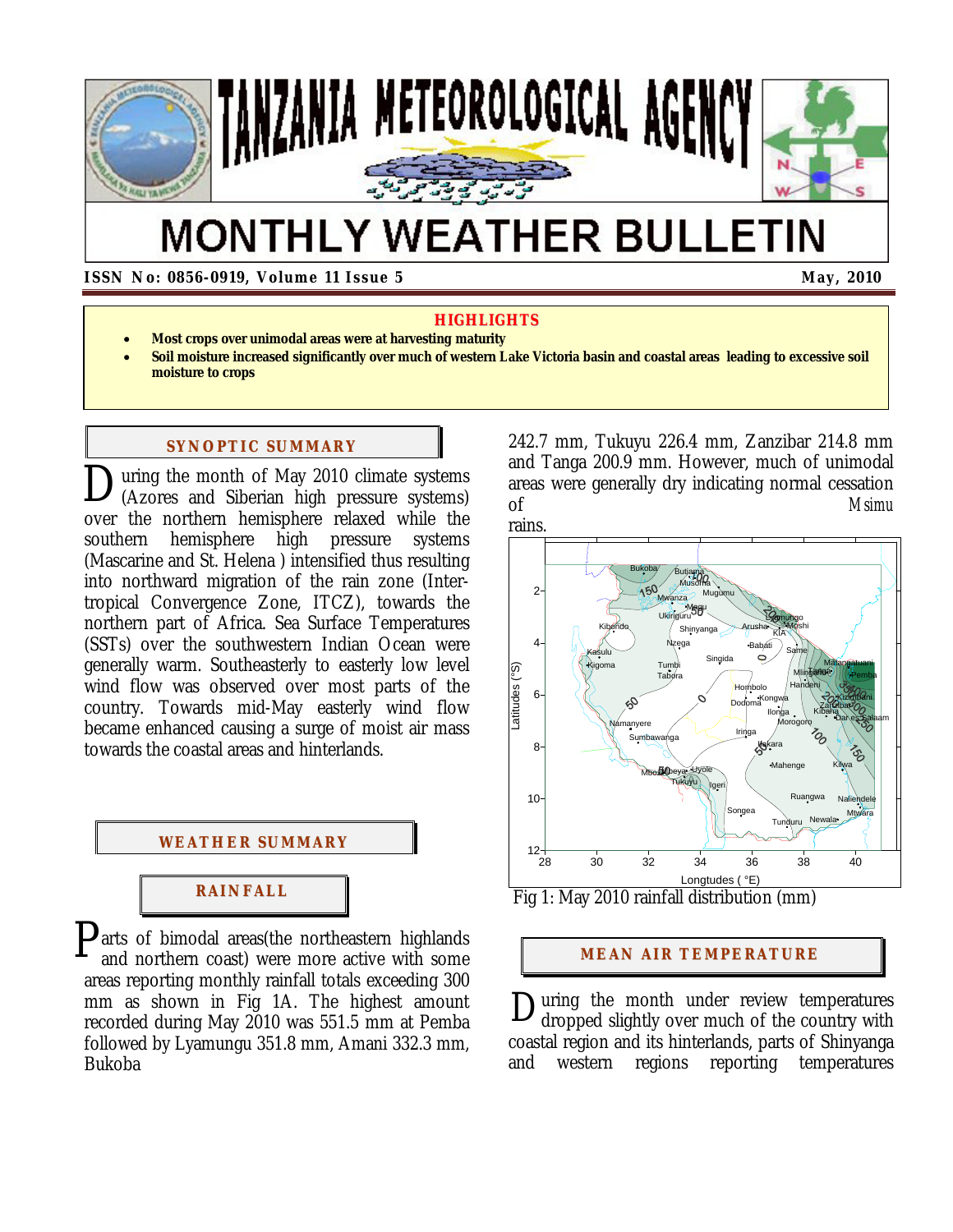

exceeding 30 ºC as indicated in Figure 2A.

**Fig2A**: May 2010 Mean Maximum Temperature (°C)

Mean maximum air temperatures recorded ranged between 24ºC and 30ºC. The highest absolute maximum temperature of 31.7°C was recorded at Dar es Salaam during the second dekad of the month. The lowest mean maximum temperature was 23.4°C at Mbeya in the southwestern highlands.



**Fig 2B:** May 2010 Mean Minimum Temperature (°C)

The mean minimum air temperatures recorded ranged from 12ºC to 24ºC as shown in Fig 2B. The lowest value of mean minimum temperatures

recorded was 10.2 °C at Mbeya in the southwestern highlands while the highest value of 25.1 °C was reported at Zanzibar in the northern coast.

#### **MEAN SUNSHINE HOURS**

Sunshine duration records across the country<br>during May show that the mean bright sunshine  $\mathbf{U}_{\text{during}}$  May show that the mean bright sunshine hours ranged from 5hrs/day over northeastern highlands and southern Morogoro (Mahenge areas) to about 9 hrs/day over southwestern highlands, Central (Dodoma region) and Western (Tabora region) as shown in Figure 3.



**Fig 3**: May 2010 Mean Sunshine Hours (hrs/day)

## **MEAN WI ND SPEED**

Mean wind speeds across the country ranged from 3 to more than 9 km/hr during the **<u>Lfrom</u>** 3 to more than 9 km/hr during the month as shown in Figure 4. Some parts of central and southwestern highlands experienced wind speeds exceeding 9 km/hr. Low wind speeds of below 3km/hr were recorded over some parts of Morogoro, Songea and Lyamungo. Windy conditions enhanced evaporation rates particularly over central region.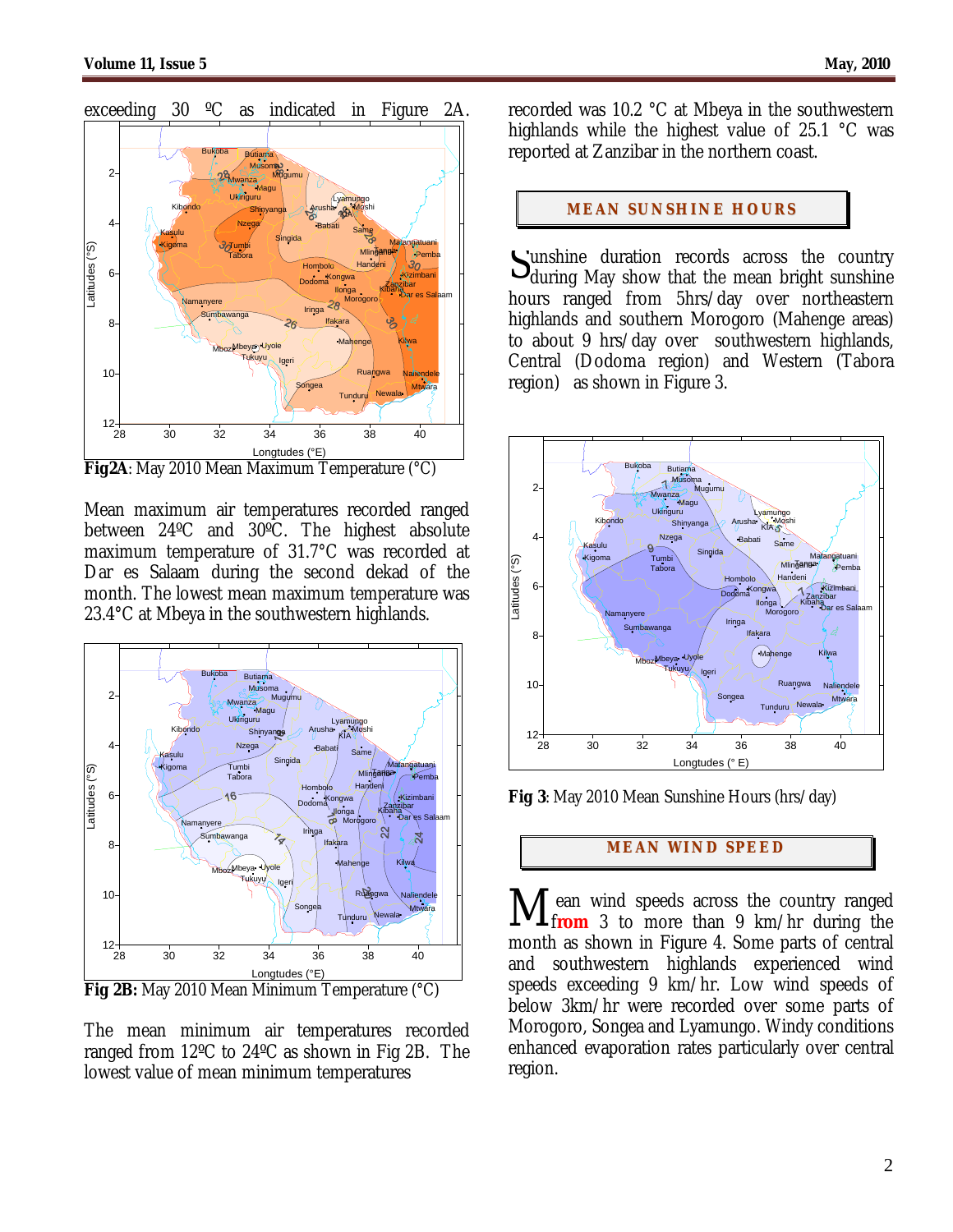

**Fig 4:** May 2010 Mean wind speed (km/hr)

## **Agrometeorological summary**

During the month of May 2010 crops including<br>maize, paddy and beans over most areas of maize, paddy and beans over most areas of bimodal rainfall pattern had by the end of the month reached stages ranging from advanced vegetative to full ripeness. Most crops were generally in good state over the northeastern highlands despite extensive dry spells experienced during the month, particularly over some lowland areas of Hai and Same districts. Similar observations were noted over northern coast (Tanga and Coast regions). As for unimodal areas most crops particularly maize, beans, paddy, sunflower, sorghum and millet were generally at harvesting maturity. The second phase planted beans crop was progressing well at flowering to ripeness stage and in good state. Paddy crop in moderate state was from wax to harvesting stage, while wheat crop mainly over southwestern highlands (Mbeya and Njombe areas) was at between vegetative to tasseling stage and was progressing well. A few areas like Ismani in Iringa (north) experienced poor crop performance due to inadequate soil moisture supply enhanced by earlier cessation of the seasonal rains.

 Market supply for cassava over several areas continued fairly well.

Pasture and water availability are good and livestock conditions are normal.

## **HYDROMETEOROLOGICAL SUMMARY**

The observed rains in May, have improved water<br>levels in lakes and dams and rivers in their levels in lakes and dams and rivers in their respective catchments and few cases of river floods observed**.** Water availability for human, industrial and energy generation has improved and should be used sparingly.

## **ENVIRONMENTAL SUMMARY**

ool temperatures were experienced over most  $C$  ool temperatures were experienced over<br> $C$  areas of the country although some had localized variations of high temperatures.

## **EXPECTED SYNOPTIC SITUATION DURI NG J UNE 201 0**

ea Surface Temperatures (SSTs) are projected to remain warm over southwestern tropical Indian Ocean including the Mozambique channel. Atmospheric temperatures are likely to be above normal over most areas. This condition indicates a possibility of relatively convective environment and occasional moist southerly flow during the month of June, 2010, mainly over coastal areas, southwestern highlands and southern regions. S

#### **EXPECTED WEATHER DURI NG JUNE 201 0**

ake Victoria basin (Kagera, Mwanza and Mara Lake Victoria basin (Kagera, Mwanza and Mara<br>Liegions) and Kibondo areas are expected to feature normal rainfall. Shinyanga is expected to experience dry and warm conditions. Western regions (Kigoma and Tabora regions) are expected to feature normal dry condition with a likelihood of few showers over Kigoma. Southwestern highlands (Iringa, Rukwa, Mbeya and Ruvuma region) are expected to feature off-seasonal rainfall over high grounds. Temperatures are likely to be slightly lower (chilly mornings and nights) mainly over high grounds occasionally spreading to other areas. Northern coast (Dar es Salaam, Tanga, and the isles of Unguja and Pemba) are expected to feature